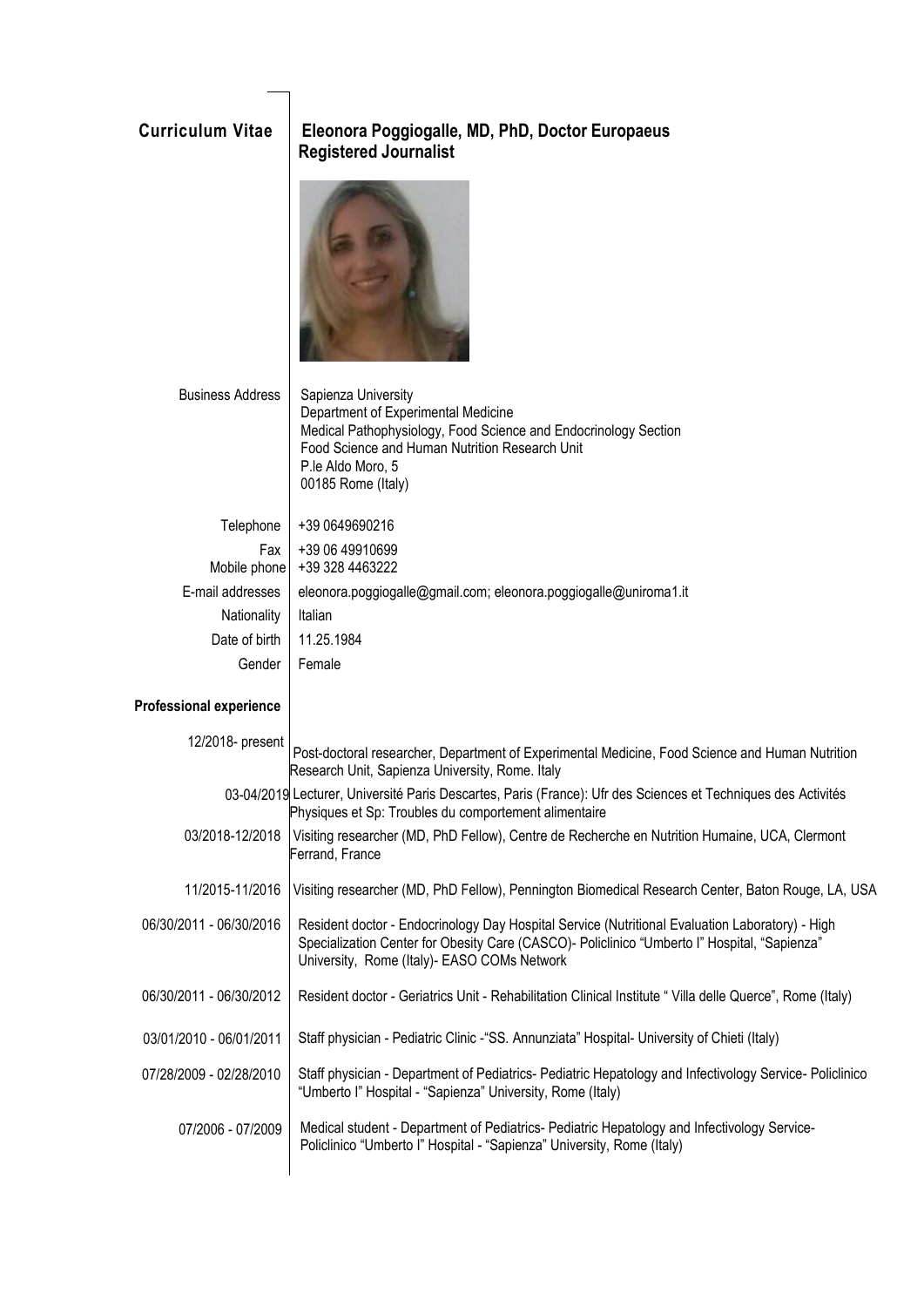| <b>Education and training</b><br>12/12/2018 | Ph.D. in Endocrinology and Metabolic Sciences, "Sapienza" University, Rome (Italy): (ottimo cum laude,<br>full marks and honors, with additional title as Doctor Europaeus (Ph.D. Thesis titled: "Translational<br>insights into the phenotype of sarcopenic obesity", Supervisors Prof. Yves Boirie, France, and Prof.<br>orenzo Maria Donini, Italy) |  |
|---------------------------------------------|--------------------------------------------------------------------------------------------------------------------------------------------------------------------------------------------------------------------------------------------------------------------------------------------------------------------------------------------------------|--|
| 03/26/2018-12/27/2018                       | Visiting researcher- Human Nutrition Laboratory- INRA- UCA- Clermont Ferrand (France)                                                                                                                                                                                                                                                                  |  |
| 06/2018                                     | ESPEN Course in Tracer Methodology and Metabolism - Maastricht (The Netherlands)                                                                                                                                                                                                                                                                       |  |
| 07/2017                                     | Training the Trainer EASO Summer School on Obesity Management, Annecy (France)                                                                                                                                                                                                                                                                         |  |
| 11/27/2015 - 12/12/2018                     | Ph.D. Fellow in Endocrinology and Metabolic Sciences, "Sapienza" University, Rome (Italy)                                                                                                                                                                                                                                                              |  |
| 11/01/2015 - 11/01/2016                     | Visiting research scholar - Pennington Biomedical Research Center, Baton Rouge - LA (USA)                                                                                                                                                                                                                                                              |  |
| 06/30/2011 - 06/30/2016                     | Residency program (70/70 cum Laude = full marks and honors) - Medical Specialization School in<br>Food Science and Clinical Nutrition, "Sapienza" University, Rome (Italy)                                                                                                                                                                             |  |
| 08/2015                                     | Higher Education Course "PIA.DAO Project: Expert in the treatment of Eating Disorders" sponsored by<br>the Italian Society for the Study of Eating Disorders-SISDCA- Bologna (Italy)                                                                                                                                                                   |  |
| 09/2014                                     | Lifelong Learning Program (LLL): "Nutritional Support in Renal Diseases", The European Society for<br>Clinical Nutrition and Metabolism- ESPEN 2014, Geneva, Switzerland                                                                                                                                                                               |  |
| 02/2014                                     | Basic Life Support (BLS) Certificate, American Heart Association, Rome (Italy)                                                                                                                                                                                                                                                                         |  |
| 09/2013                                     | Lifelong Learning Program (LLL): "Nutritional Support in Gastro-Intestinal Diseases", The European<br>Society for Clinical Nutrition and Metabolism- ESPEN 2013, Leitzpig, Germany                                                                                                                                                                     |  |
| 05/2012                                     | Higher Education Course "Multidisciplinary approach in the treatment of Eating Disorders" sponsored by<br>the Italian Society for the Study of Eating Disorders-SISDCA- Pisa (Italy)                                                                                                                                                                   |  |
| 04/2012                                     | Higher Education Course "Therapeutic Education in Obesity" sponsored by the Italian Society for the<br>Study of Eating Disorder-SISDCA, "Sapienza" University, Rome (Italy)                                                                                                                                                                            |  |
| 07/27/2009                                  | M.D. degree (110/110 cum Laude = full marks and honors) - School of Medicine- "Sapienza" University,<br>Rome (Italy)                                                                                                                                                                                                                                   |  |
| 07/23/2003                                  | High School Diploma (100/100 cum Laude= full marks and honors) - Liceo Scientifico "Marco Vitruvio<br>Pollione"- Avezzano - AQ (Italy)                                                                                                                                                                                                                 |  |
| 03/2010 - present                           | Medical License Certification- College of Italian Physicians and Surgeons in L'Aquila, Italy (Active<br>Member Registration #3473)                                                                                                                                                                                                                     |  |
|                                             |                                                                                                                                                                                                                                                                                                                                                        |  |

## **Personal skills and competences**

Native language **Italian**  Other languages

# Self-assessment **Understanding Speaking Writing** *European level (\*)* | Listening | Reading | Spoken interaction | Spoken production English  $\vert$   $\vert$  C2 Proficient user  $\vert$  C2 Proficient user  $\vert$  C2 Proficient user  $\vert$  C2 Proficient user  $\vert$  C2 Proficient user French  $\vert$   $\vert$  C2 Proficient user  $\vert$  C2 Proficient user  $\vert$  C2 Proficient user  $\vert$  C2 Proficient user  $\vert$  C2 Proficient user Spanish | C2 Proficient user C2 Proficient user C2 Proficient user C2 Proficient user C2 Proficient user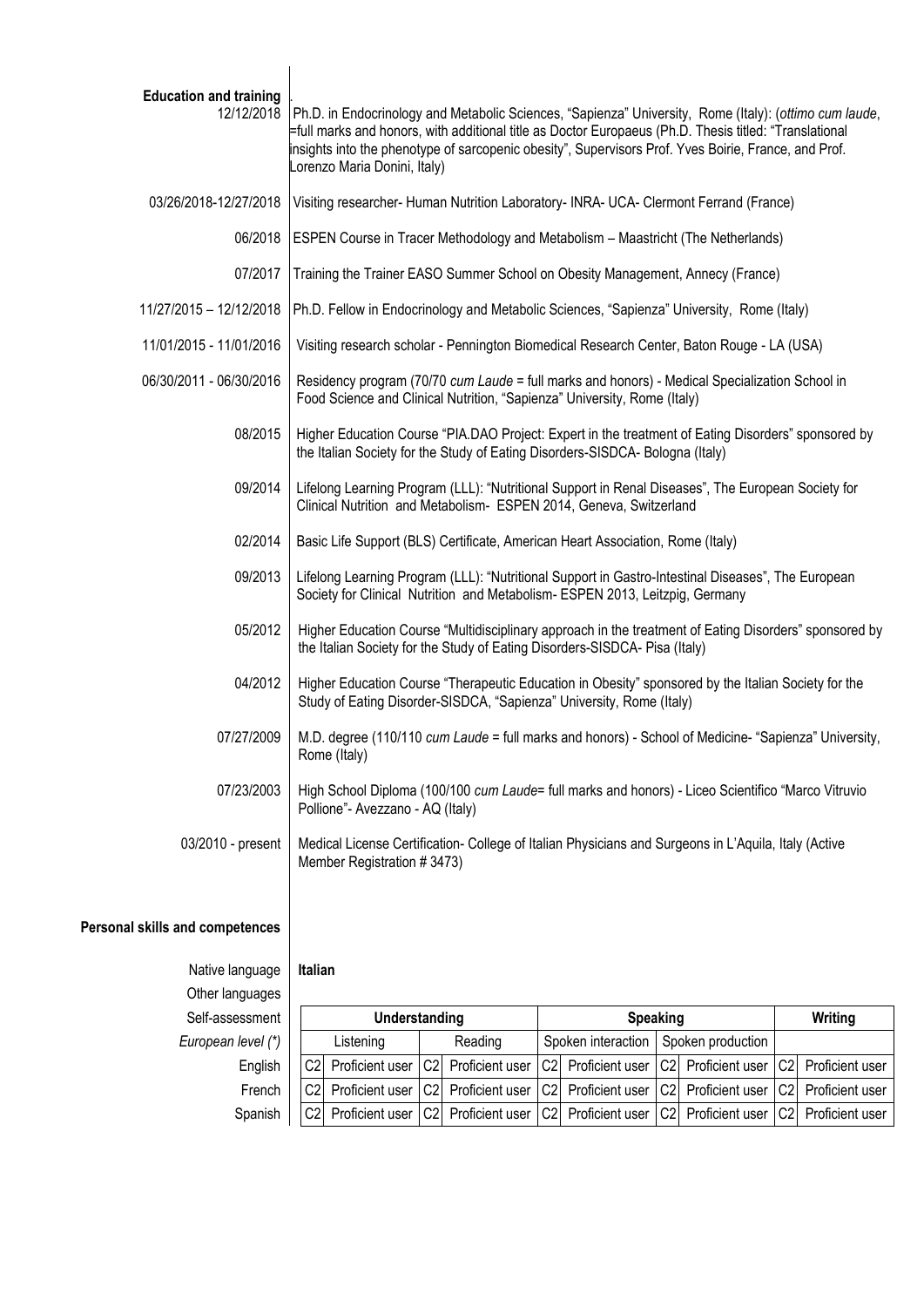## *(\*) [Common European Framework of Reference for Languages](http://europass.cedefop.europa.eu/LanguageSelfAssessmentGrid/en)*

## **Additional information**

|           | 11/18/2009- present   Registered Journalist- Italian Journalist Association                              |
|-----------|----------------------------------------------------------------------------------------------------------|
| 2006-2009 | Editorial assistant- "Antonio Del Donno Art Gallery", Rome (Italy)                                       |
|           | 08/2006 Employee for the "Euro Master Studio" Company- support in remote operations for foreing language |
|           | education summer programs abroad, Rome (Italy)                                                           |
|           | 2010-2014   Locum General Pratictioner Rome (Italy)                                                      |
|           |                                                                                                          |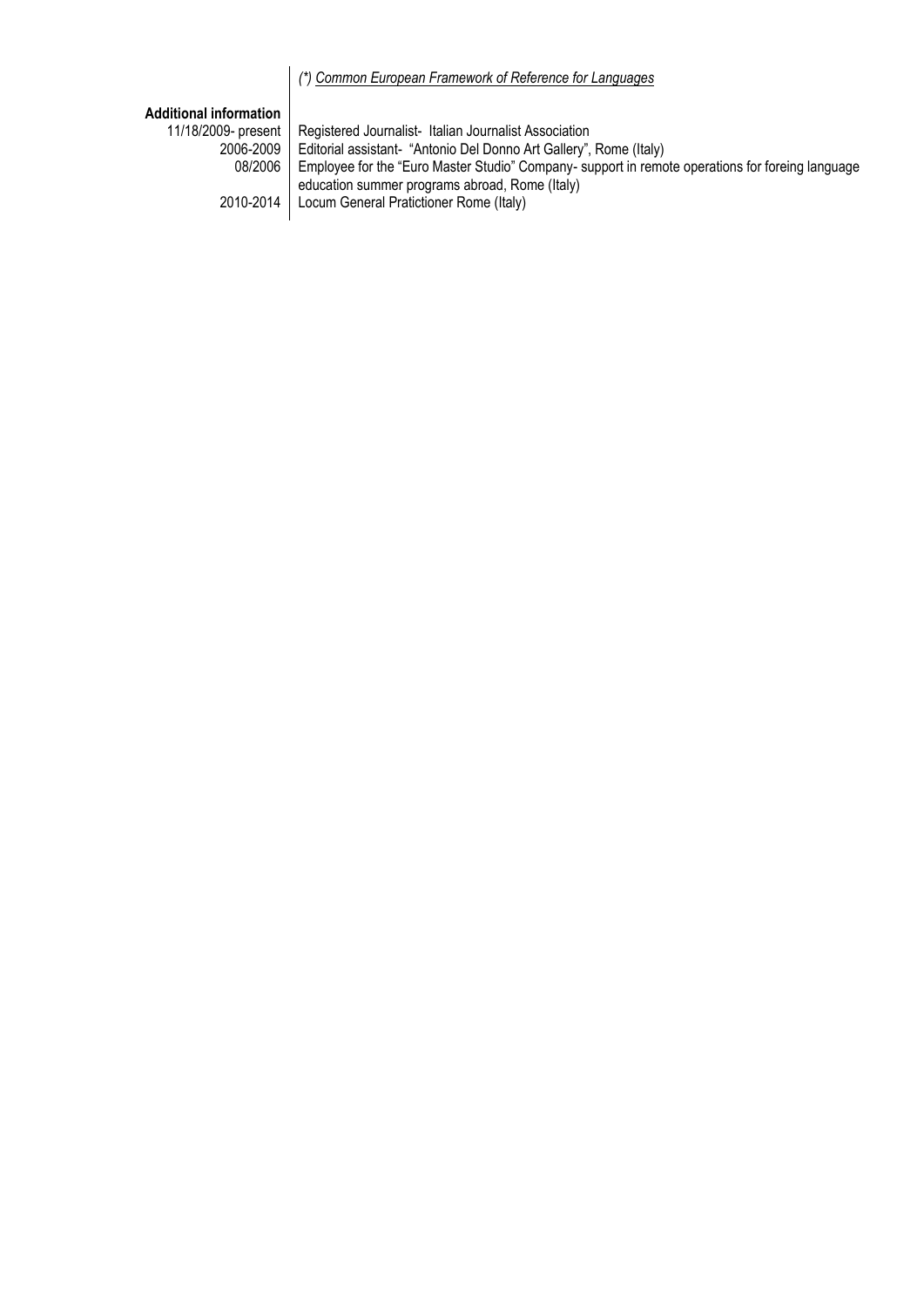| 09/2013  International Conference on the Bioscience of Lipids- ICBL, Bari (Italy). "Functional and morphological |
|------------------------------------------------------------------------------------------------------------------|
| vascular changes in subjects with Familial Combined Hypolipidemia: an exploratory analysis"                      |

- 06/2015 International Academy Nutrition and Aging- IANA, Barcelona (Spain). "Fatty liver infiltration associates with relative sarcopenia, insulin sensitivity and growth hormone/ insulin-like growth factor 1 axis in obese subjects"
- 06/2016 European Obesity Summit- European Association for the Study of Obesity, Goteborg (Sweden). "Ectopic fat and the phenotype of sarcopenic obesity in metabolically healthy and metabolically abnormal middle aged women"
- 04/2017 International Conference on Frailty and Sarcopenia Research, Barcelona (Spain): "Body composition, IGF 1 status, physical functionality and metabolic syndrome in nonagenarians from the Louisiana Healthy Aging Study: Implications for Osteosarcopenia"
- 05/2017 European Congress on Obesity, Joint Session with ESPEN, Oporto (Portugal): "Sarcopenic Obesity- Inflammation: a common ground?"
- 09/2017 ESPEN congress, The Hague (The Netherlands) "The onset of dynapenia may precede sarcopenia due to metabolic derangements in adult women with obesity"
- 10/2017 EASO COM Summit, Tonsberg (Norway): "Gallstone disease, NAFLD and bariatric surgery"
- 03/2018 International Conference on Frailty and Sarcopenia Research, Miami, FL (USA) "High endogenous BCAA levels are associated with muscle strength and signatures of myosteatosis: friends or foes?"
- 07/2018 The Rank Prize Funds: Mini-Symposium on Malnutrition Through the Life Course, Windermere, Lake District, UK 2018 "The phenotype of sarcopenic obesity"
- 09/2018 European Society for Enteral & Parenteral Nutrition and Metabolism (ESPEN), Madrid (Spain) "Circulating branched-chain amino acids, lipid oxidation and ectopic fat in adults with obesity"
- 09/2018 Nursing Home Research International Working Group, Rome (Italy)"Sarcopenic obesity: nutritional, functional and metabolic characteristics"
- 04/2019 European Congress on Obesity, Glasgow (UK) "Association of circulating branched-chain amino acids (BCAAs) with fuel selection and visceral adipose tissue in adults with obesity"
- 03/2020 International Conference on Frailty and Sarcopenia Research, Toulouse (France) "Impact of protein intake and high-fat diet on body composition and muscle lipid infiltration in relation to aging in rats: insights into sarcopenic obesity"

### **Honors / Award**

- 2020 Travel Grant European Obesity Summit- European Association for the Study of Obesity (EASO), Dublin (Ireland)
- 2018 Doctor Europaeus" mention in addition to the Ph.D. degree
- 2018 Outstanding Reviewer for the peer-reviewed Journal "Metabolism"
- 2018 Travel Grant- European Society for Enteral & Parenteral Nutrition and Metabolism (ESPEN), Madrid (Spain)
- 2018 International Prize (Rome- San Francisco) awarded by the Italian Pasta Museum & Academy- University section, Rome (Italy)
- 2018 Travel Grant European Obesity Summit- European Association for the Study of Obesity (EASO), Wien
- 2017 High Scoring Abstract Presenter, ESPEN congress, The Hague (The Netherlands)
- 2017 Outstanding Reviewer for the peer-reviewed Journal "Nutrition"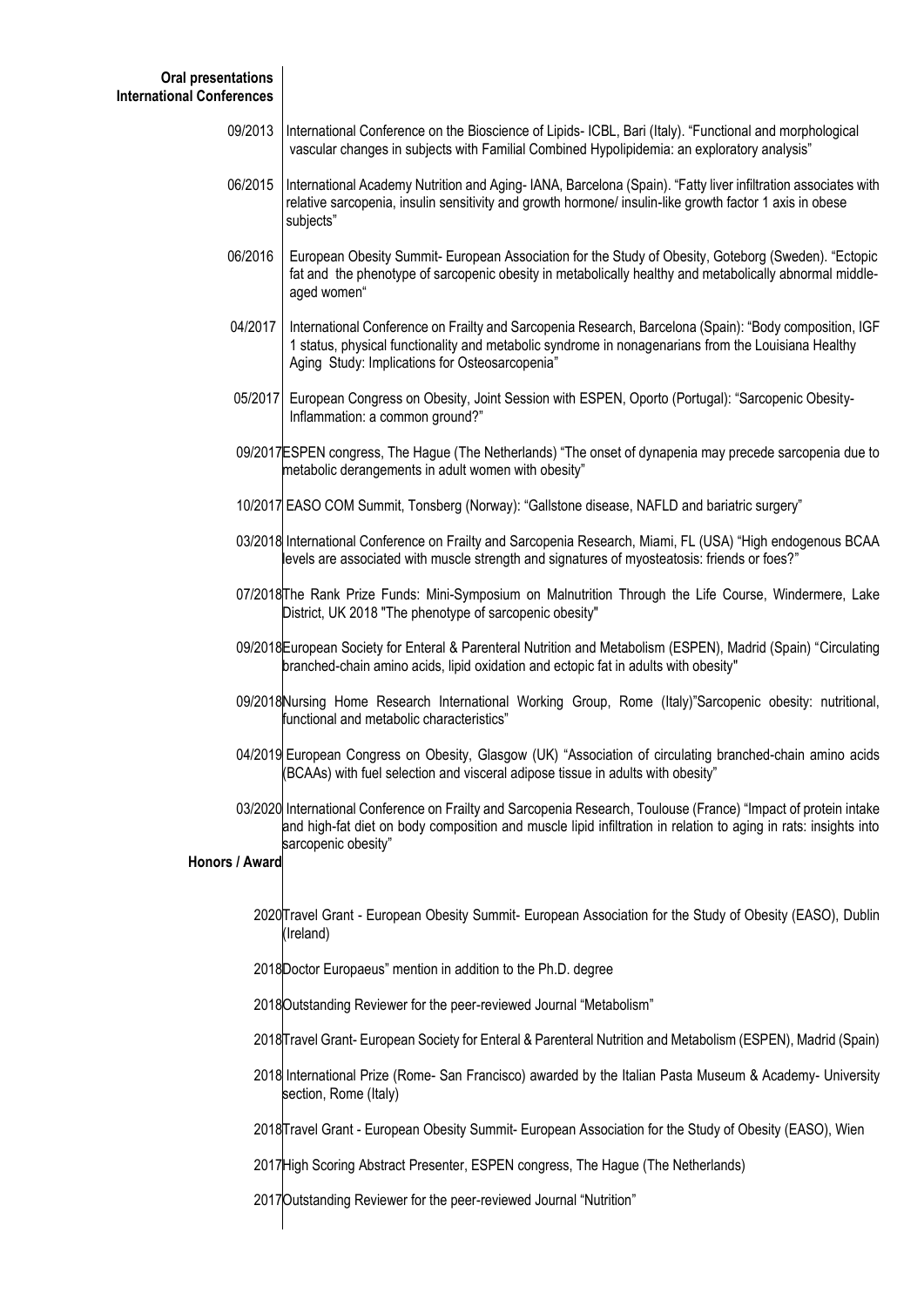- 2016 New Investigator Clinical Research Award - European Obesity Summit- European Association for the Study of Obesity (EASO), Goteborg (Sweden)
- 2015 Travel Grant 2015- European Association for the Study of Obesity (EASO), Prague (Czech Republic)

#### **Research projects**

- 2011 *Participation as co-investigator during the Residency Progam and during the PhD Course*
- 2011-2013 Functional and morphological vascular changes in subjects with familial combined hypolipidemia type 2 (Italy)
- 2011-2013 The Provide Study: The effect of nutritional supplementation on physical performance in elderly, a multicentric study (international *multicentric study)*
	- 2014 National Research project PRIN 2009KENS9K- Sarcopenic obesity: effectiveness of a nutritional and functional rehabilitation program (Italy)
- 2012-2015 Postprandial lipoprotein metabolism in subjects with Familial Combined Hypobetalipoproteinemia type 2 (Italy)
- 2013- 2016 PIA.DAO Project: Development of a didactical manual for eating disorders and obesity- Italian Society for the Study of Eating Disorders SISDCA (Italy)
- 2014 2016 Effects of a nutritional intervention based on Mediterranean diet combined with physical activity on NAFLD, intramuscular fat and cardio-respiratory fitness in subjects with metabolic syndrome: a pilot study (Italy)
- 2015 preser Individual determinants of dietary intake in community-dwelling older adults- a DEDIPAC study(international multicentric study)
- 2015- present Body composition, adiposity phenotype and metabolic flexibility in PNPLA3 and TM6SF2 gene variant carriers and non- carriers with nonalcoholic fatty liver disease (Italy)
	- 2016 Determinants of Longevity: the Louisiana Healthy Aging Study (USA)
- 2017-present Biophytis Study-SARA-OBS Sarcopenic Obesity in the elderly (international multicentric study)
	- 2018 Effetcs of high-fat high-protein diet on body composition and energy expenditure in adult and old rats during overfeeding (France)

*Participation as Study coordinator in international multicentric studies*

- 2011-2013 The Provide Study: The effect of nutritional supplementation on physical performance in elderly, a multicentric study
- 2017-present Biophytis Study-SARA-OBS Sarcopenic Obesity in the elderly

*Participation as Principal Investigator*

2017-present Applicability of bioimpedance analysis in patients undergoing cardiac surgery with extracorporeal circulation (Italy)

#### **Teaching experience**

2017-present∏eaching assistant: School of Medicine, Residency Program in Food Science and Clinical Nutrition, and 2019 Lecturer, School of Medicine, Université Paris Descartes, Paris, France Dietitian Degree Course, "Sapienza" University, Rome (Italy)

#### **Mentoring**

 $\overline{\phantom{a}}$ 

 $\overline{\phantom{a}}$ 

2015 - present 4 medical students, 4 undergraduate students, 2 resident doctors, 2 dieticians.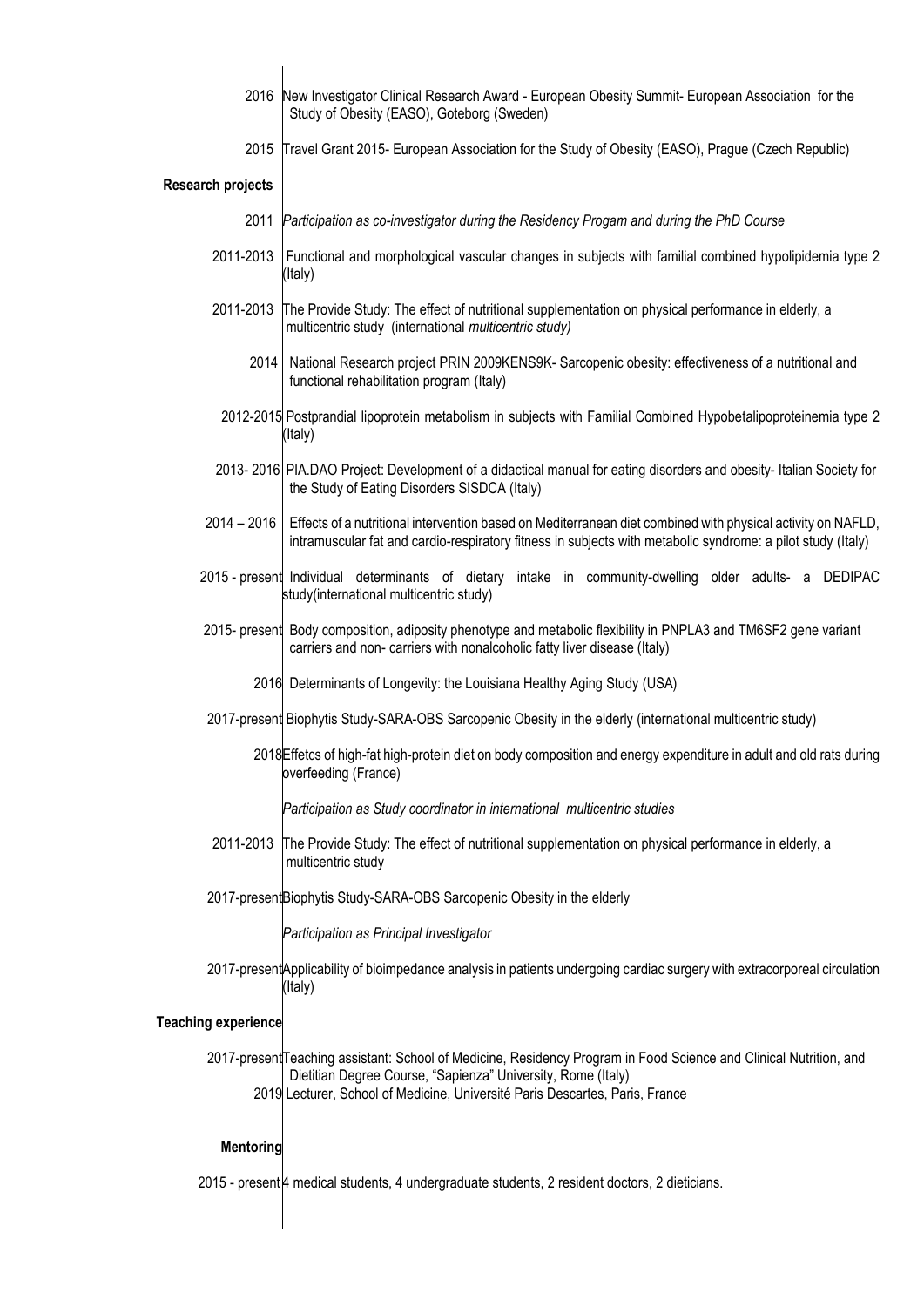## **Service**

**Publications**

*Ad hoc* reviewer for the Journals: Gut, Metabolism, Nutrition, Obesity, PLOS One, International Jounal of Obesity, Eating and Weight Disorders, Nutrition Metabolism and Cardiovascular Diseases, Journal of the American College of Nutrition, Frontiers in Human Nutrition, Endocrine, Journal of Applied Nutrition, Journal of Mineral Bone Research, Clinical Nutrition, Frontiers in Physiology, Liver International.

| ublications | <b>Peer-reviewed Journal Articles</b> |                                                                                                                                                                                                                                                                                                                                                                                 |  |
|-------------|---------------------------------------|---------------------------------------------------------------------------------------------------------------------------------------------------------------------------------------------------------------------------------------------------------------------------------------------------------------------------------------------------------------------------------|--|
|             | 1.                                    | Pacifico L, Anania C, Poggiogalle E, Osborn JF, Prossomariti G, Martino F, Chiesa C.<br>Relationships of acylated and des-acyl ghrelin levels to bone mineralization in obese<br>children and adolescents. Bone 2009;45:274-279. IF. 4.140                                                                                                                                      |  |
|             | 2.                                    | Pacifico L, Poggiogalle E, Costantino F, Anania C, Ferraro F, Chiarelli F, Chiesa C.<br>Acylated and nonacylated ghrelin levels and their associations with insulin resistance in<br>obese and normal weight children with metabolic syndrome. Eur J Endocrinol 2009;161:<br>861-870. IF 4.101                                                                                  |  |
|             | 3.                                    | Pacifico L, Poggiogalle E, Cantisani V, Menichini G, Ricci P, Ferraro F, Chiesa<br>C.Pediatric nonalcoholic fatty liver disease: A clinical and laboratory challenge. World J<br>Hepatol. 2010;2:275-88.                                                                                                                                                                        |  |
|             | 4.                                    | Pacifico L, Carducci C, Poggiogalle E, Caravona F, Antonozzi I, Chiesa C, Maggiore G.<br>Mutational analysis of ABCC2 gene in two siblings with neonatal-onset Dubin Johnson<br>syndrome. Clin Genet. 2010;78:598-600. IF 3.326                                                                                                                                                 |  |
|             | 5.                                    | Poggiogalle E, Olivero G, Anania C, Ferraro F, Pacifico L. Pediatric non-alcoholic fatty<br>liver disease: recent advances and challenges. Minerva Pediatr. 2010;62:569-84.                                                                                                                                                                                                     |  |
|             | 6.                                    | Chiesa C, Pacifico L, Anania C, Poggiogalle E, Chiarelli F, Osborn JF.Helicobacter<br>pylori therapy in children: overview and challenges. Int J Immunopathol Pharmacol.<br>2010;23:405-16.IF 3.679                                                                                                                                                                             |  |
|             | 7.                                    | Pacifico L, Poggiogalle E, Cantisani V, Chiesa C. Association between serum uric acid<br>levels and atherosclerosis in childhood. www.athero.org/commentaries May 2009.                                                                                                                                                                                                         |  |
|             | 8.                                    | Pacifico L, Anania C, Martino F, Poggiogalle E, Chiarelli F, Arca M, Chiesa C.<br>Management of metabolic syndrome in children and adolescents. Nutr Metab Cardiovasc<br>Dis 2011;21:455-66. IF 3.679                                                                                                                                                                           |  |
|             | 9.                                    | Donini LM, Neri B, De Chiara S, Poggiogalle E, Muscaritoli M. Nutritional care in a<br>nursing home in Italy. PloS One 2013;8:e55804.                                                                                                                                                                                                                                           |  |
|             |                                       | 10. Donini LM, Poggiogalle E, Morrone A, Scardella P, Piombo L, Neri B, Cava E, Cucinotta<br>D, Barbagallo M, Pinto A. Agreement between different versions of MNA. J Nutr Health<br>Aging 2013;17;332-8. IF: 2.77                                                                                                                                                              |  |
|             |                                       | 11. Donini LM, Poggiogalle E, Piredda M, Pinto A, Barbagallo M, Cucinotta D, Sergi G.<br>Anorexia and eating patterns in the elderly. PloS One 2013;8:e63539.                                                                                                                                                                                                                   |  |
|             |                                       | 12. Donini LM, Poggiogalle E, Del Balzo V, Lubrano C, Faliva M, Opizzi A, Perna S, Pinto<br>A, Rondanelli M. How to estimate fat mass in overweight and obese subjects. Int J<br>Endocrinol 2013; 2013: 285680.                                                                                                                                                                 |  |
|             |                                       | 13. Minicocci I, Cantisani V, Poggiogalle E, Favari E, Zimetti F, Montali A, Labbadia G,<br>Pigna G, Pannozzo F, Zannella A, Ceci F, Ciociola E, Santini S, Maranghi M, Vestri A,<br>Ricci P, Bernini F, Arca M. Functional and morphological vascular changes in subjects<br>with familial combined hypolipidemia: an exploratory analysis. Int J Cardiol.<br>2013;168:4375-8. |  |
|             |                                       | 14. Donini LM, Poggiogalle E, Mosca V, Pinto A, Brunani A, Capodaglio P. Disability affects<br>the 6-minute walking distance in obese subjects (BMI>40 kg/m(2)). PLoS One.<br>2013;8:e75491. IF: 3.54                                                                                                                                                                           |  |
|             |                                       | 15. Brytek-Matera A, Krupa M, Poggiogalle E, Donini LM. Adaptation of the ORTHO-15 test<br>to Polish women and men. Eat Weight Disord. 2014;19:69-76.                                                                                                                                                                                                                           |  |
|             |                                       | 16. Poggiogalle E, Di Lazzaro L, Pinto A, Migliaccio S, Lenzi A, Donini LM. Health-related<br>quality of life and quality of sexual life in obese subjects. Int J Endocrinol.<br>2014;2014:847871.                                                                                                                                                                              |  |
|             |                                       | 17. Poggiogalle E, Migliaccio S, Lenzi A, Donini LM. Treatment of body composition<br>changes in obese and overweight older adults: insight into the phenotype of sarcopenic<br>obesity. Endocrine. 2014;47:699-716.                                                                                                                                                            |  |
|             |                                       | 18. Wannenes F, Papa V, Greco EA, Fornari R, Marocco C, Baldari C, Di Luigi L,<br>Emerenziani GP, Poggiogalle E, Guidetti L, Donini LM, Lenzi A, Migliaccio S. Abdominal<br>Fat and Sarcopenia in Women Significantly Alter Osteoblasts Homeostasis In Vitro by a<br>WNT/ β-Catenin Dependent Mechanism. Int J Endocrinol. 2014;2014:278316. IF 2.510                           |  |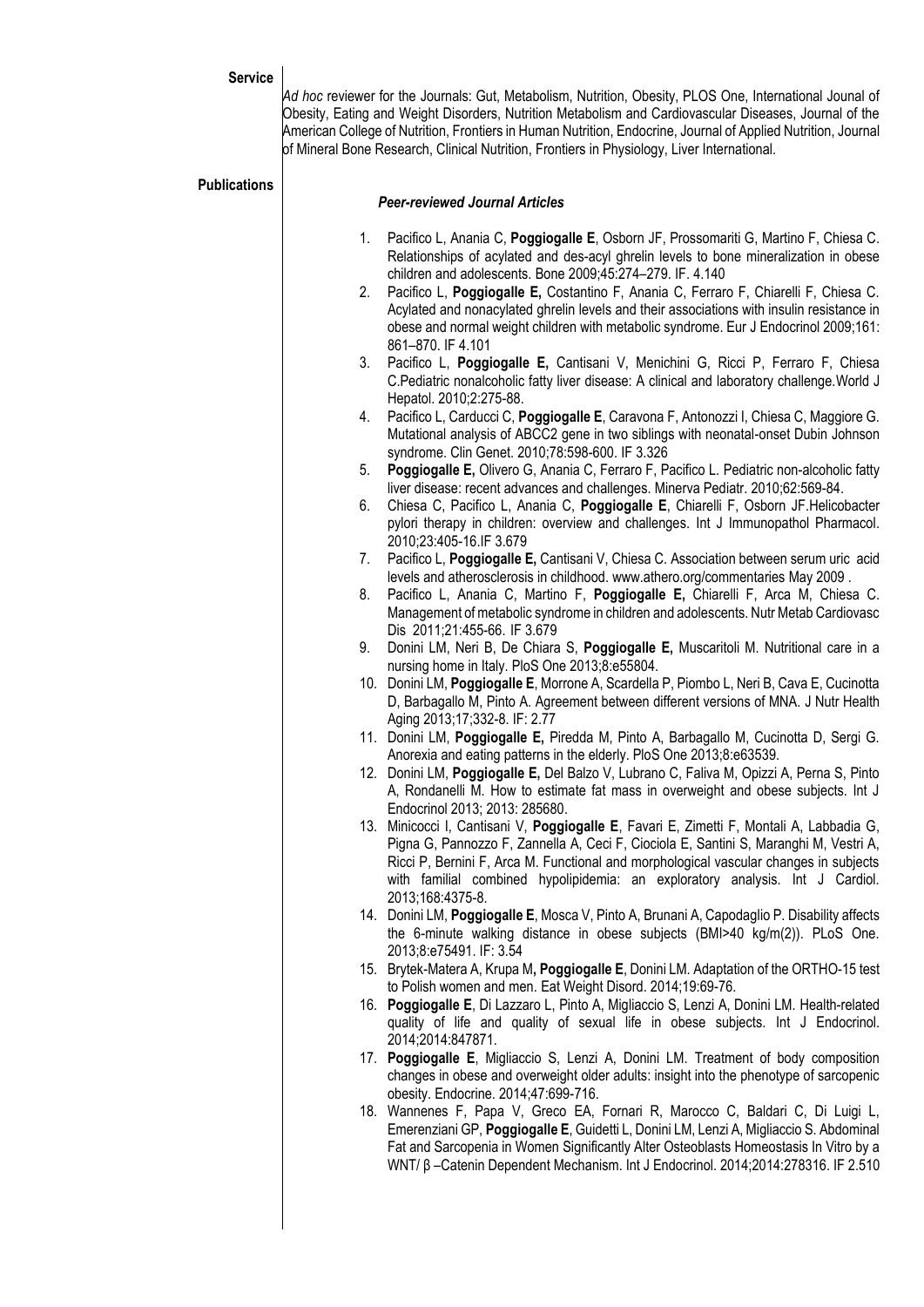|     | 19. del Balzo V, Vitiello V, Germani A, Donini LM, Poggiogalle E, Pinto A.A cross-sectional                                                                                                                                                                                                                                                            |
|-----|--------------------------------------------------------------------------------------------------------------------------------------------------------------------------------------------------------------------------------------------------------------------------------------------------------------------------------------------------------|
|     | survey on dietary supplements consumption among Italian teen-agers. PloS One.<br>2014;9:e100508.                                                                                                                                                                                                                                                       |
| 20. | Brytek-Matera A, Donini LM, Krupa M, Poggiogalle E, Hay P. Orthorexia nervosa and<br>self-attitudinal aspects of body image in female and male university students. J Eat                                                                                                                                                                              |
|     | Disord. 2015;3:2.<br>Bauer JM, Verlaan S, Bautmans I, Brandt K, Donini LM, Maggio M, McMurdo ME, Mets                                                                                                                                                                                                                                                  |
| 21. | T, Seal C, Wijers SL, Ceda GP, De Vito G, Donders G, Drey M, Greig C, Holmbäck U,<br>Narici M, McPhee J, Poggiogalle E, Power D, Scafoglieri A, Schultz R, Sieber CC,                                                                                                                                                                                  |
|     | Cederholm T. Effects of a vitamin D and leucine-enriched whey protein nutritional<br>supplement on measures of sarcopenia in older adults, the PROVIDE study: a<br>randomized, double-blind, placebo-controlled trial. J Am Med Dir Assoc. 2015;16:740-7.                                                                                              |
| 22. | Mariani S, Fiore D, Persichetti A, Basciani S, Lubrano C, Poggiogalle E, Genco A,<br>Donini LM, Gnessi L. Circulating SIRT1 Increases After Intragastric Balloon Fat Loss in<br>Obese Patients. Obes Surg. 2016:6:1215-20.                                                                                                                             |
| 23. | Minicocci I, Tikka A, Poggiogalle E, Metso J, Montali A, Ceci F, Labbadia G, Fontana<br>M, Di Costanzo A, Maranghi M, Rosano A, Ehnholm C, Donini LM, Jauhiainen M, Arca<br>M. Effects of angiopoietin-like protein 3 deficiency on postprandial lipid and lipoprotein<br>metabolism. J Lipid Res. 2016;57:1097-107.                                   |
| 24. | Donini LM, Poggiogalle E, Mosca V, Pinto A, Migliaccio S, Brunani A, Capodaglio P.<br>Critical review of the equations predicting 6-minute walking distance in obese subjects.<br>Monaldi Arch Chest Dis. 2016;81:745.                                                                                                                                 |
| 25. | Mariani S, Costantini D, Lubrano C, Basciani S, Caldaroni C, Barbaro G, Poggiogalle<br>E, Donini LM, Lenzi A, Gnessi L. Circulating SIRT1 inversely correlates with epicardial<br>fat thickness in patients with obesity. Nutr Metab Cardiovasc Dis. 2016:26:1033-38.                                                                                  |
| 26. | Poggiogalle E, Lubrano C, Gnessi L, Marocco C, Di Lazzaro L, Polidoro G, Luisi F,<br>Merola G, Mariani S, Migliaccio S, Lenzi A, Donini LM. Reduced sleep duration affects<br>body composition, dietary intake and quality of life in obese subjects. Eat Weight Disord.<br>2016; 21:501-5. 1.784                                                      |
| 27. | Poggiogalle E, Lubrano C, Gnessi L, Mariani S, Lenzi A, Donini LM. Fatty liver index<br>associates with relative sarcopenia and GH/ IGF-1 status in obese subjects. PloS One<br>2016;11:e0145811. IF:3.54                                                                                                                                              |
|     | 28. Poggiogalle E, Lubrano C, Sergi G, Coin A, Gnessi L, Mariani S, Lenzi A, Donini LM.<br>Sarcopenic obesity and metabolic syndrome in adult Caucasian subjects. J Nutr Health<br>Aging 2016;20:958-963. IF:2.77                                                                                                                                      |
|     | 29. Donini LM, Poggiogalle E, Molfino A, Rosano A, Lenzi A, Rossi Fanelli F, Muscaritoli M.<br>Mini-Nutritional Assessment, Malnutrition Universal Screening Tool, and Nutrition Risk<br>Screening Tool for the Nutritional Evaluation of Older Nursing Home Residents. J Am<br>Med Dir Assoc. 2016;17:959.e11-8. IF 5.775                             |
|     | 30. Donini LM, Merola G, Poggiogalle E, Lubrano C, Gnessi L, Mariani S, Migliaccio S,<br>Lenzi A. Disability, Physical Inactivity, and Impaired Health-Related Quality of Life Are<br>Not Different in Metabolically Healthy vs. Unhealthy Obese Subjects.<br>Nutrients.<br>2016;8:pii: E759. IF:3.550                                                 |
| 31. | Bimonte VM, Fittipaldi S, Marocco C, Emerenziani GP, Fornari R, Guidetti L,<br>Poggiogalle E, Nicolai E, Di Luigi L, Donini LM, Baldari C, Lenzi A, Greco EA, Migliaccio<br>S. Physical activity and hypocaloric diet recovers osteoblasts homeostasis in women<br>affected by abdominal obesity. Endocrine. 2016 Dec 16. [Epub ahead of print]. 3.131 |
| 32. | Poggiogalle E, Donini LM, Lenzi A, Chiesa C, Pacifico L. Non-alcoholic fatty liver<br>disease connections with fat-free tissues: A focus on bone and skeletal muscle. World J<br>Gastroenterol. 2017;23:1747-1757. IF 3.365                                                                                                                            |
| 33. | Donini LM, Rosano A, Di Lazzaro L, Poggiogalle E, Lubrano C, Migliaccio S, Carbonelli<br>M, Pinto A, Lenzi A. Validation of the Italian version of the Laval questionnaire: health-<br>related quality of life in subjects with obesity. Health Qual Life Outcomes. 2017;15:101.                                                                       |
| 34. | Sammarco R, Marra M, Di Guglielmo ML, Naccarato M, Contaldo F, Poggiogalle E,<br>Donini LM, Pasanisi F. Evaluation of Hypocaloric Diet With Protein Supplementation in<br>Middle-Aged Sarcopenic Obese Women: A Pilot Study. Obes Facts. 2017;10:160-167 IF<br>2.25.                                                                                   |
|     | 35. Brytek-Matera A, Fonte ML, Poggiogalle E, Donini LM, Cena H. Orthorexia nervosa:                                                                                                                                                                                                                                                                   |
|     | relationship with obsessive-compulsive symptoms, disordered eating patterns and body<br>uneasiness among Italian university students. Eat Weight Disord. 2017 Dec; 22(4):609-<br>617. IF 1.784                                                                                                                                                         |
| 36. | Poggiogalle E, Donini LM, Chiesa C, Pacifico L, Lenzi A, Perna S, Faliva M, Naso M,<br>Rondanelli M. Does endogenous GLP-1 affect resting energy expenditure and fuel                                                                                                                                                                                  |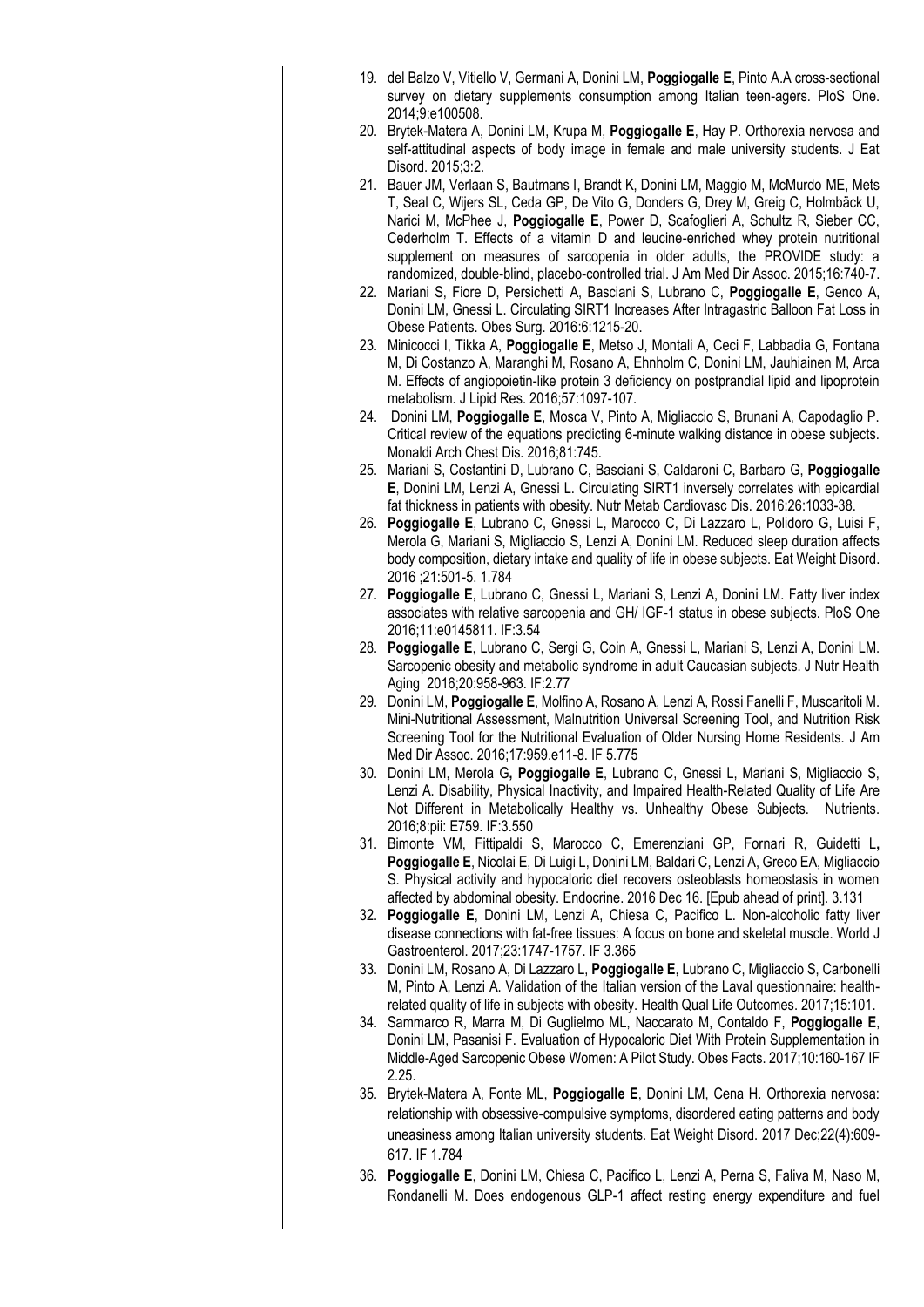selection in overweight and obese adults? J Endocrinol Invest. 2017 Oct 3. Doi: 10.1007/s40618-017-0764-1. [Epub ahead of print] IF:2.633

- 37. **Poggiogalle E**, Jamshed H, Peterson CM. Circadian regulation of glucose, lipid, and energy metabolism in humans. Metabolism. 2018 Jan 8. Pii: S0026-0495(17)30329-3. IF: 5.777
- 38. Manzoni GM, Rossi A, Pietrabissa G, Varallo G, Molinari E, **Poggiogalle E**, Donini LM, Tarrini G, Melchionda N, Piccione C, Gravina G, Luxardi G, Manzato E, Schumann R, Innamorati M, Imperatori C, Fabbricatore M, Castelnuovo G. Validation of the Italian Yale Food Addiction Scale in postgraduate university students. Eat Weight Disord. 2018 Apr;23(2):167-176.
- 39. Kiesswetter E, **Poggiogalle E**, Migliaccio S, Donini LM, Sulmont-Rossé C, Feart C, Suwalska A, Wieczorowska-Tobis K, Pałys W, Łojko D, Saba A, Sinesio F, Polito A, Moneta E, Ciarapica D, Brug J, Volkert D. Functional determinants of dietary intake in community-dwelling older adults: a DEDIPAC (Determinants of DIet and Physical ACtivity) systematic literature review.Public Health Nutr. 2018 Jul;21(10):1886-1903.
- 40. **Poggiogalle E,** Cherry KE, Su JL, Myers LE, Sangkyu K, Welsh DA, Jazwinski SM, Ravussin E. Body composition, IGF 1 status and physical functionality in nonagenarians: implications for osteosarcopenia. Journal of the American Medical Director Association 2018
- 41. Watanabe M, Masieri S, Costantini D, Tozzi R, De Giorgi F, Gangitano E, Tuccinardi D, **Poggiogalle E**, Mariani S, Basciani S, Petrangeli E, Gnessi L, Lubrano C. Overweight and obese patients with nickel allergy have a worse metabolic profile compared to weight matched non-allergic individuals. PLoS One. 2018 Aug 28;13(8):e0202683.
- 42. Mariani S, di Giorgio MR, Martini P, Persichetti A, Barbaro G, Basciani S, Contini S, **Poggiogalle E,** Sarnicola A, Genco A, Lubrano C, Rosano A, Donini LM, Lenzi A, Gnessi L. Inverse Association of Circulating SIRT1 and Adiposity: A Study on Underweight, Normal Weight, and Obese Patients.Front Endocrinol (Lausanne). 2018 Aug 7;9:449.
- 43. Perna S, Rondanelli M, Spadaccini D, Lenzi A, Donini LM, **Poggiogalle E.** Are the therapeutic strategies in anorexia of ageing effective on nutritional status? A systematic review with meta-analysis. J Hum Nutr Diet. 2018 Aug 29. doi: 10.1111/jhn.12594. [Epub ahead of print]
- 44. **Poggiogalle E**, Lubrano C, Gnessi L, Mariani S, Di Martino M, Catalano C, Lenzi A, Donini LM. The decline in muscle strength and muscle quality in relation to metabolic derangements in adult women with obesity. Clin Nutr. 2019. pii: S0261-5614(19)30062- 7.
- 45. Tikkanen E, Minicocci I, Hällfors J, Di Costanzo A, D'Erasmo L, **Poggiogalle E,** Donini LM, Würtz P, Jauhiainen M, Olkkonen VM, Arca M. Metabolomic Signature of Angiopoietin-Like Protein 3 Deficiency in Fasting and Postprandial State. Arterioscler Thromb Vasc Biol. 2019;39:665-674.
- 46. Mulasso A, Brustio PR, Rainoldi A, Zia G, Feletti L, N'dja A, Del Signore S, **Poggiogalle E,** Luisi F, Donini LM. A comparison between an ICT tool and a traditional physical measure for frailty evaluation in older adults. BMC Geriatr. 2019;19:88.
- 47. Caprio M, Infante M, Moriconi E, Armani A, Fabbri A, Mantovani G, Mariani S,Lubrano C, **Poggiogalle E**, Migliaccio S, Donini LM, Basciani S, Cignarelli A, Conte E, Ceccarini G, Bogazzi F, Cimino L, Condorelli RA, La Vignera S, Calogero AE, Gambineri A, Vignozzi L, Prodam F, Aimaretti G, Linsalata G, Buralli S,Monzani F, Aversa A, Vettor R, Santini F, Vitti P, Gnessi L, Pagotto U, Giorgino F, Colao A, Lenzi A; Cardiovascular Endocrinology Club of the Italian Society of Endocrinology. Very-low-calorie ketogenic diet (VLCKD) in the management of metabolic diseases: systematic review and consensus statement from the Italian Society of Endocrinology (SIE). J Endocrinol Invest. 2019 May 20. [Epub ahead of print]
- 48. **Poggiogalle E**, Fontana M, Giusti AM, Pinto A, Iannucci G, Lenzi A, Donini LM. Amino Acids and Hypertension in Adults. Nutrients. 2019 Jun 27;11. pii: E1459.
- 49. Ravussin E, Beyl RA, **Poggiogalle E**, Hsia DS, Peterson CM. Early Time-Restricted Feeding Reduces Appetite and Increases Fat Oxidation But Does Not Affect Energy Expenditure in Humans. Obesity (Silver Spring). 2019;27:1244-1254.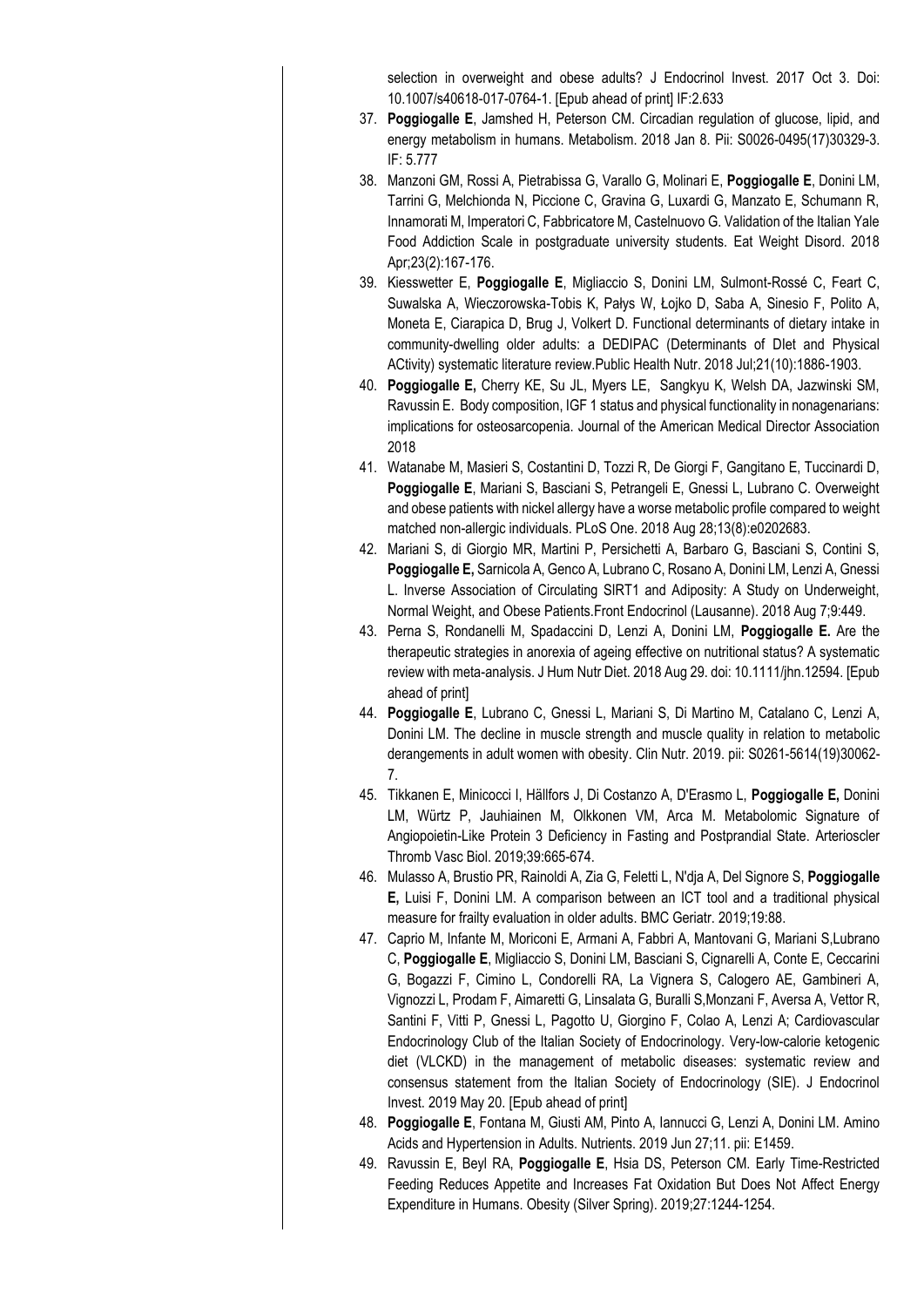|                                                         | 50. Donini LM, Busetto L, Bauer JM, et al. Critical appraisal of definitions and diagnostic<br>criteria for sarcopenic obesity based on a systematic review.Clin Nutr. 2019;S0261-<br>5614(19)33151-6. |                                                                                                                                                                                                                                                                                                                                                |
|---------------------------------------------------------|--------------------------------------------------------------------------------------------------------------------------------------------------------------------------------------------------------|------------------------------------------------------------------------------------------------------------------------------------------------------------------------------------------------------------------------------------------------------------------------------------------------------------------------------------------------|
|                                                         | <b>Books</b>                                                                                                                                                                                           | 51. Poggiogalle E, Mendes I, Ong B, Prado CM, Mocciaro G, Mazidi M, Lubrano C, Lenzi<br>A, Donini LM, Siervo M.Sarcopenic obesity and insulin resistance: application of novel<br>body composition models. Nutrition 2020 PII S0899-9007(20)30048-4.                                                                                           |
|                                                         | 10.1007/978-3-319-09045-0.<br>۰.                                                                                                                                                                       | Donini LM, Czernwinski SA, Choh AC, Poggiogalle E, Migliaccio S, Lenzi A:<br>Sarcopenic obesity. In "Multidiscplinary approach to obesity". Lenzi A, Migliaccio S,<br>Donini LM Eds - Springer, 2015 - cap 9 - 89-98 - ISBN 978-3-319-09044-3 (DOI:<br>Donini LM, Poggiogalle E, Pinto A, Giusti AM, del Blazo V: Malnutrition in the elderly. |
|                                                         | 407824-6).                                                                                                                                                                                             | In "Diet and Nutrition in Dementia and Cognitive Decline". Martin CR & Preedy VR<br>Eds. Elsevier Academic Press, 2015, Ch 20 - page 211-222 (ISBN 978-0-12-<br>Food Addiction- Mucchi Editore, Italy 2014- ISBN 978-88-7000-627-8.                                                                                                            |
| Number of publications: 55<br>Number of citations: 1001 | H-index (Scopus search, 08.03.2020)= 17                                                                                                                                                                |                                                                                                                                                                                                                                                                                                                                                |
|                                                         | Rome, 08.03.2020                                                                                                                                                                                       | Dr. Eleonora Poggiogalle                                                                                                                                                                                                                                                                                                                       |
|                                                         |                                                                                                                                                                                                        |                                                                                                                                                                                                                                                                                                                                                |
|                                                         |                                                                                                                                                                                                        |                                                                                                                                                                                                                                                                                                                                                |
|                                                         |                                                                                                                                                                                                        |                                                                                                                                                                                                                                                                                                                                                |
|                                                         |                                                                                                                                                                                                        |                                                                                                                                                                                                                                                                                                                                                |
|                                                         |                                                                                                                                                                                                        |                                                                                                                                                                                                                                                                                                                                                |
|                                                         |                                                                                                                                                                                                        |                                                                                                                                                                                                                                                                                                                                                |